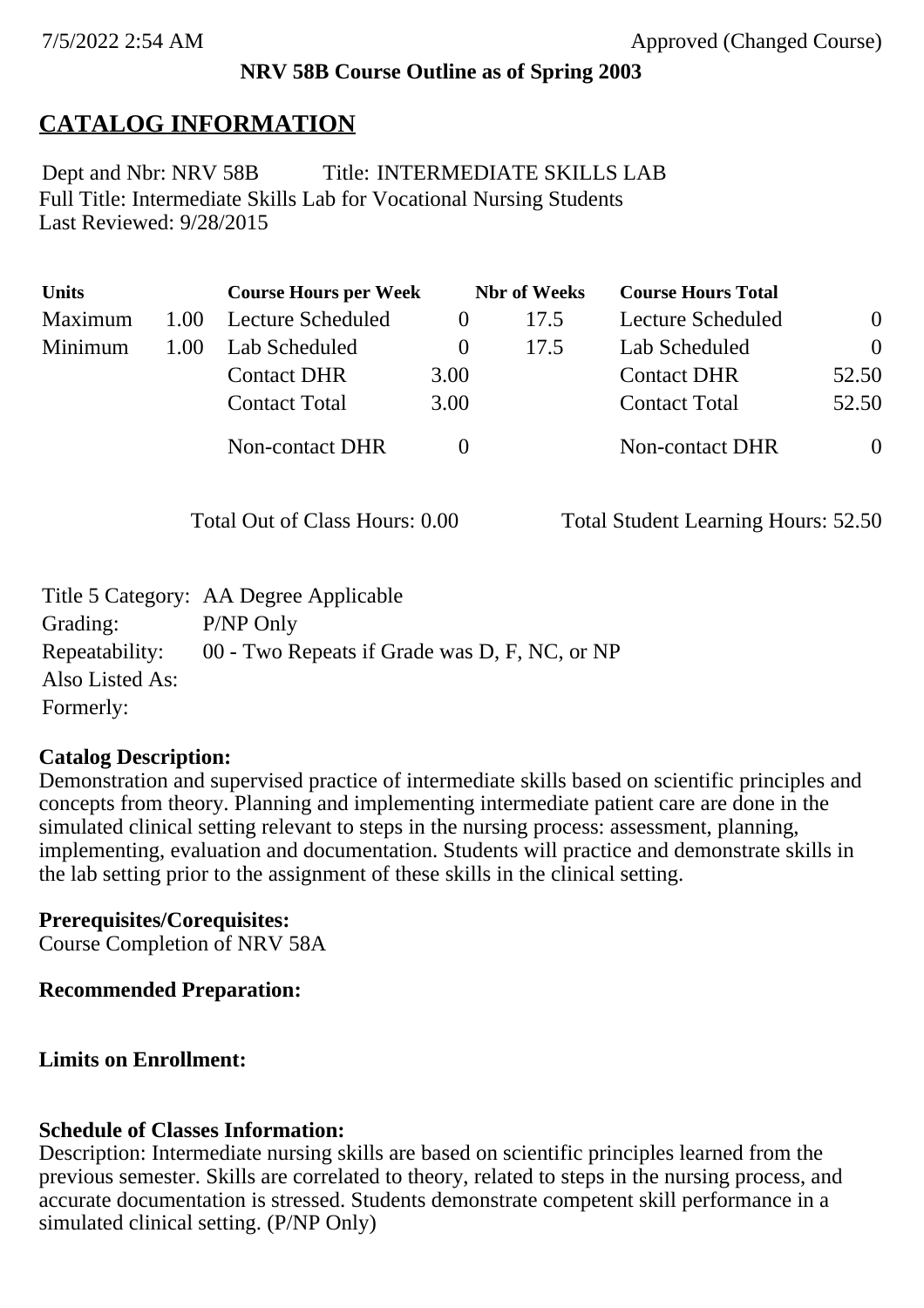Prerequisites/Corequisites: Course Completion of NRV 58A Recommended: Limits on Enrollment: Transfer Credit: CSU; Repeatability: Two Repeats if Grade was D, F, NC, or NP

## **ARTICULATION, MAJOR, and CERTIFICATION INFORMATION:**

| <b>AS Degree:</b><br><b>CSU GE:</b> | <b>Area</b><br><b>Transfer Area</b> |            |             | Effective:<br>Effective: | Inactive:<br>Inactive: |
|-------------------------------------|-------------------------------------|------------|-------------|--------------------------|------------------------|
| IGETC:                              | <b>Transfer Area</b>                |            |             | Effective:               | Inactive:              |
| <b>CSU Transfer: Transferable</b>   |                                     | Effective: | Spring 1991 | Inactive:                | Fall 2021              |
| <b>UC</b> Transfer:                 |                                     | Effective: |             | Inactive:                |                        |

**CID:**

**Certificate/Major Applicable:** 

[Certificate Applicable Course](SR_ClassCheck.aspx?CourseKey=NRV58B)

# **COURSE CONTENT**

#### **Outcomes and Objectives:**

Upon completion of this course the student will be able to:

- 1. Perform selected intermediate nursing skills safely and competently in a simulated clinical setting (laboratory) consistent with theoretical knowledge base and skills text criteria.
- 2. Demonstrate competent use of equipment for skills in suctioning.
- 3. Demonstrate competency in bladder catherization.

4. Demonstrate competency in administering intramuscular, subcutaneous, and intradermal injections.

5. Demonstrate competency in care of preoperative and postoperative client particularly in the areas of assessments, complex sterile dressing change, and monitoring of intravenous and irrigation systems.

#### **Topics and Scope:**

- 1. Preoperative and Postoperative Care
- 2. Naso-pharyngeal suctioning.
- 3. Irrigation and drainage suction devices.
- 4. Bladder catheterization.
- 5. Complex Dressing Changes with Sterile Technique
- 6. Intramuscular injection of medications.
- 7. Subcutaneous injection of medications.
- 8. Z-track method of injections
- 9. Anticoagulant injection technique
- 10.Intradermal injections.

#### **Assignment:**